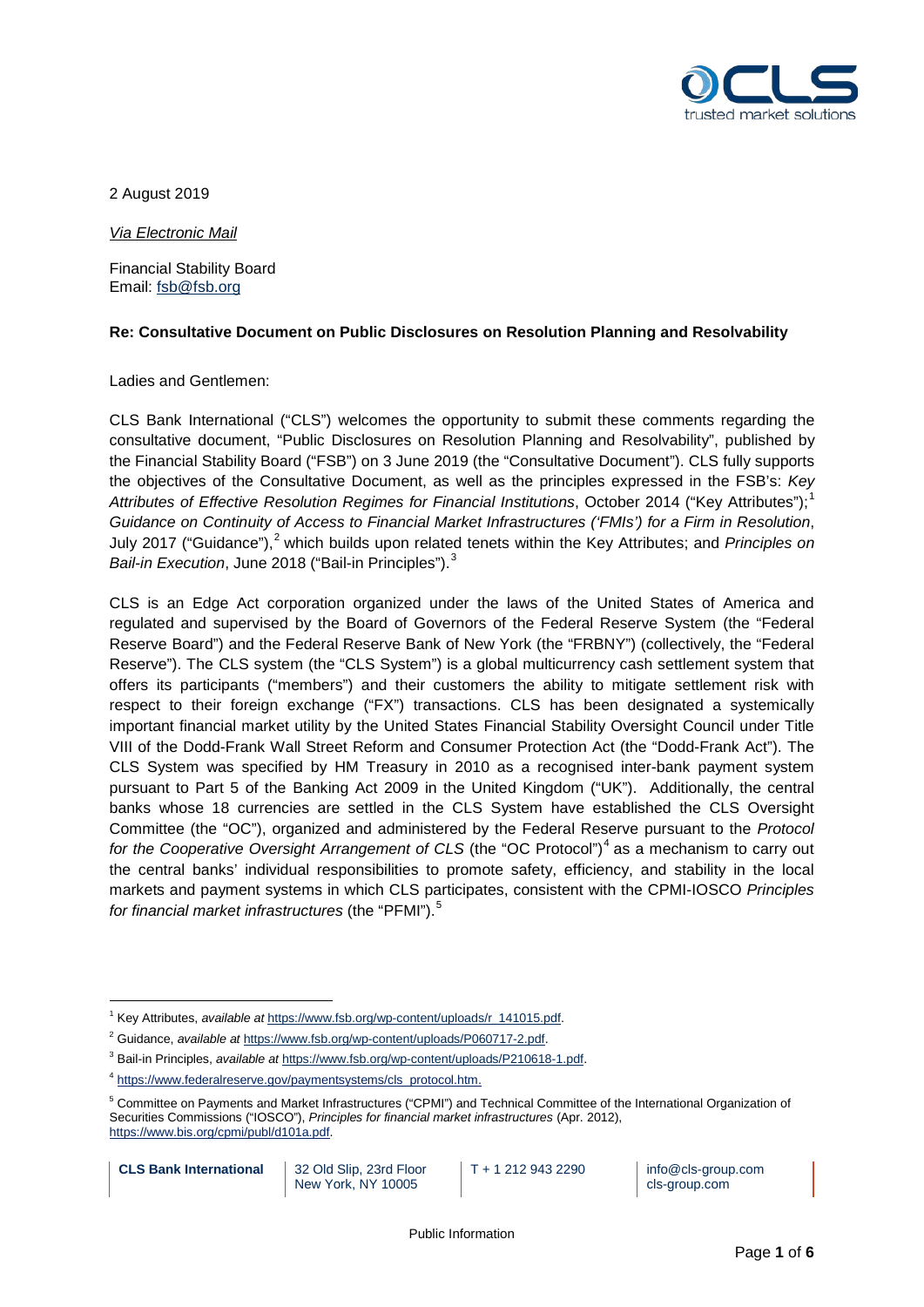

# **I. Background**

As a systemically important financial market infrastructure ("FMI"), CLS is fully aware of the critical role it will be called upon to play in the event of the resolution of one of its members, and CLS's comments relate to the need for transparency with respect to banks<sup>,[6](#page-1-0)</sup> resolution planning and resolvability, which (as the FSB notes in the Consultative Document) will "clarify expectations and strengthen market confidence in the resolution actions of authorities".<sup>[7](#page-1-1)</sup>

CLS has taken many steps over the years to maximize the likelihood that a member in resolution will be able to continue to safely participate in CLS.<sup>[8](#page-1-2)</sup> At the same time, however, CLS is mindful that continued participation of a member in resolution should not result in increased risk to CLS, its other members, and other stakeholders.<sup>[9](#page-1-3)</sup> Accordingly, the Key Attributes and the Guidance stress the need for communication and coordination among authorities, firms, and providers of critical FMI services (e.g., FMIs).<sup>[10](#page-1-4)</sup> As described further below, CLS believes that enhancing transparency with respect to resolution planning and resolvability—e.g., coordinating ex ante to ensure key information that FMIs require will be readily available before and/or upon a firm's entry into resolution—will help maximize the likelihood that CLS (and other FMIs) will be able to allow the continued (safe) participation of a member in resolution.

CLS sets forth its comments relating to general disclosures in Section II, and those relating to firmspecific disclosures in Section III.

#### **II. General disclosures**

## **1. Information-sharing template for FMIs**

As the FSB provides in Principle 21 of its Bail-in Principles, "The home resolution authority's initial communication to the market should provide clear and robust information to mitigate the risk of

<span id="page-1-0"></span><sup>&</sup>lt;sup>6</sup> Please note that CLS uses the terms "bank" and "firm" interchangeably throughout this letter.

<span id="page-1-1"></span><sup>7</sup> Consultative Document, p. 2. *See also* Bail-in Principles, Principle 19, at p. 23 – 24 ("As part of resolution planning, resolution authorities should develop a comprehensive creditor and market communication strategy for the bail-in period with the objective of promoting confidence, informing creditors and the market of the implications of the resolution, limiting contagion, and avoiding uncertainty.").

<span id="page-1-2"></span><sup>&</sup>lt;sup>8</sup> Some of the steps CLS has taken include: preparing an internal resolution playbook; developing a comprehensive set of considerations to assist members with their resolution planning, including identifying considerations relating to the broader financial ecosystem; submitting comment letters relating to proposed legislation in jurisdictions where its members are located; closely engaging with members; conducting a "war game" (based on a hypothetical scenario of a member's resolution) attended by members and regulatory authorities; and amending its rules, as appropriate.

<span id="page-1-3"></span><sup>&</sup>lt;sup>9</sup> See Annex 1 of Appendix II of the Key Attributes, at section 1.2.

<span id="page-1-4"></span> $10$  Annex 1 of Appendix II of the Key Attributes specifically provides that, "Resolution authorities should inform FMIs as soon as possible of the resolution of a participant, and if possible in advance of the firm's entry into resolution. Throughout the period that a participant is in resolution, authorities should provide the FMI with information about the participant or any bridge institution to which its functions have been transferred relevant to the continued participation of that firm or bridge institution in the FMI." In addition, in the Annex of the Guidance ('Indicative information requirements for firms to facilitate continuity of access to FMIs'), the FSB explains that, "Communication and coordination information is essential for minimising the uncertainty of stakeholders involved in the resolution process, ex-ante and ex-post. . . . [A]uthorities, firms and providers of critical FMI services will each need to play a significant role in ensuring continuity of access to critical FMI services for a firm in resolution."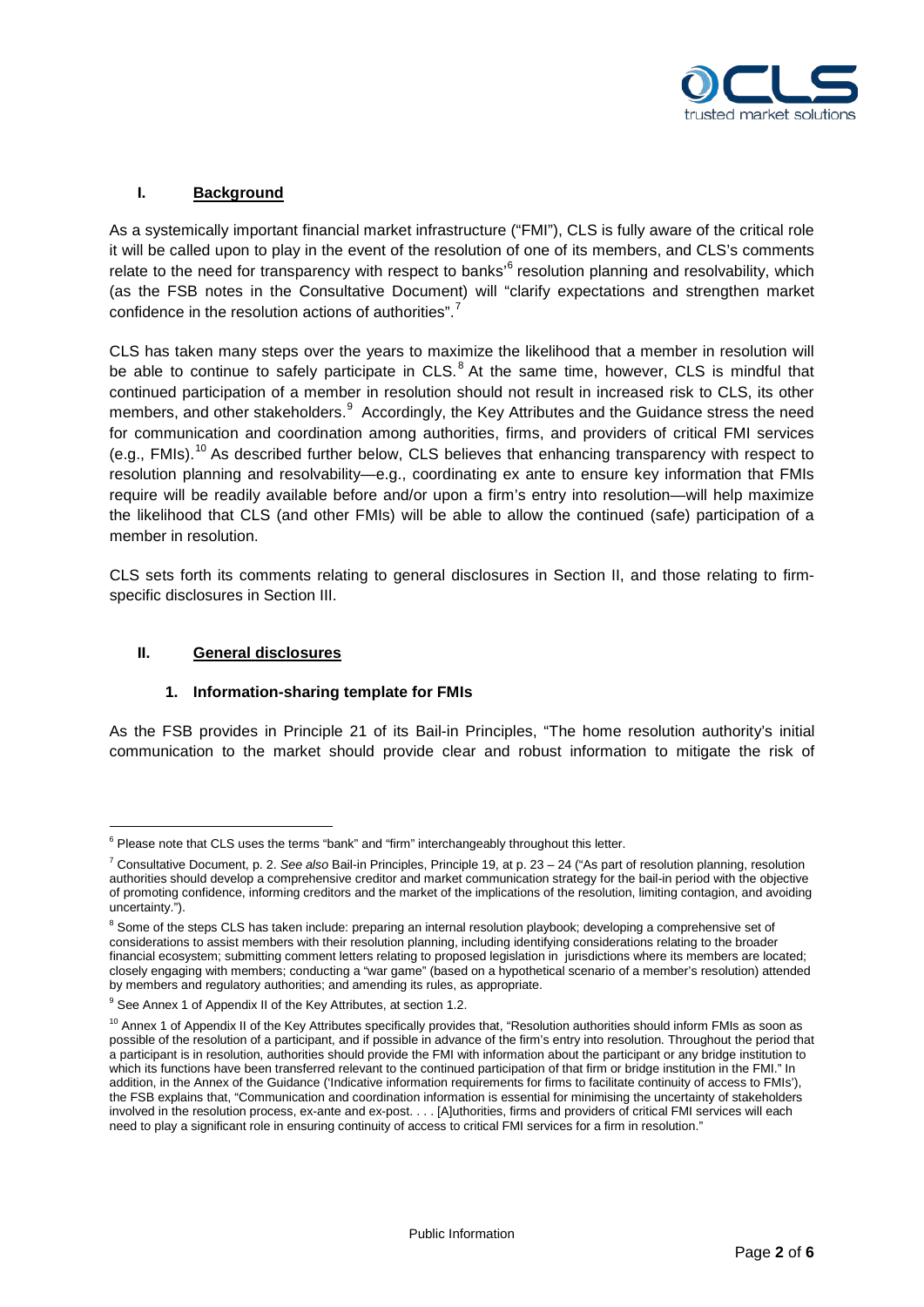

inconsistent communications and limit the need for subsequent additional announcements."<sup>[11](#page-2-0)</sup> CLS strongly supports this principle and suggests that resolution authorities work with FMIs ex ante as part of resolution planning for banks, in order to understand and address the key pieces of information that each FMI will require in a resolution scenario—e.g., information about the firm in resolution's financial positions, liquidity, role in the larger ecosystem, identity and contact details of responsible individuals with respect to continued participation in FMIs, and communication plans. This type of detailed ex ante planning is critical to identifying and addressing unanticipated issues, which, if not done properly, will either impede continued participation in FMIs or potentially compromise the safe and orderly operations of the FMIs, as well as possibly lead to unintended systemic consequences.

Therefore, as suggested above, CLS proposes that authorities develop (as part of their ex ante engagement with FMIs) a single, clear, and concise information-sharing template that encompasses the key information points that FMIs will require in a resolution scenario about a firm in resolution as well as the resolution action overall, which would be provided to FMIs in an actual resolution event. By agreeing to such a template ex ante, FMIs will be more confident about the information that they will be supplied by authorities in an actual resolution event and will be able to plan accordingly.

Since a number of FMIs may have similar requirements in terms of information that would be provided by the relevant resolution authority in a resolution scenario, CLS believes the use of a readily available, centralized template could serve as a baseline set of information for each type of FMI, which could then be modified as appropriate (e.g., to address any confidentiality issues in a resolution scenario). For example, this template could be provided to FMIs concurrently with the public notice of a firm's entry into resolution (understanding that this may require non-disclosure agreements to be in place prior to such disclosure); ideally, though, the resolution authority would provide FMIs with the completed template ahead of the public notice. Additionally, while there are several types of issues that should be addressed in the proposed centralized template, CLS believes that the following items should be considered for inclusion, in order to avoid ambiguity, uncertainty, or misunderstanding in a resolution scenario:

- a) The contact details of the relevant resolution authority (e.g., a dedicated email address) for FMIs to use as a first point of contact in a bank resolution scenario;
- b) Whether the firm in resolution will timely meet all obligations (e.g., funding) to the FMIs in which it participates:
- c) Whether the firm in resolution will meet (or continue to meet) its capital requirements as required by the firm in resolution's regulator;
- d) Whether the firm in resolution will continue to provide critical FMI services (e.g., as an FMI  $intermediary$ ); $12$
- e) Indication of the services provided by the FMIs that the firm in resolution will continue to participate in;

<span id="page-2-0"></span><sup>&</sup>lt;sup>11</sup> Bail-in Principles, Principle 21, at p. 25. While the FSB posits this and other related principles (i.e., those contained in section VI of the Bail-in Principles) in the context of a bail-in, CLS believes that they are of general applicability with respect to resolution, regardless of the resolution action taken.

<span id="page-2-1"></span> $12$  For example, with respect to CLS, a number of members provide services as part of the CLS ecosystem, such as acting as nostro agents and/or third-party service providers. In a bank resolution scenario, it will be important for CLS to know whether the member in resolution will continue to act in those capacities (as applicable), because it will help CLS assess the nature and extent of the systemic impact.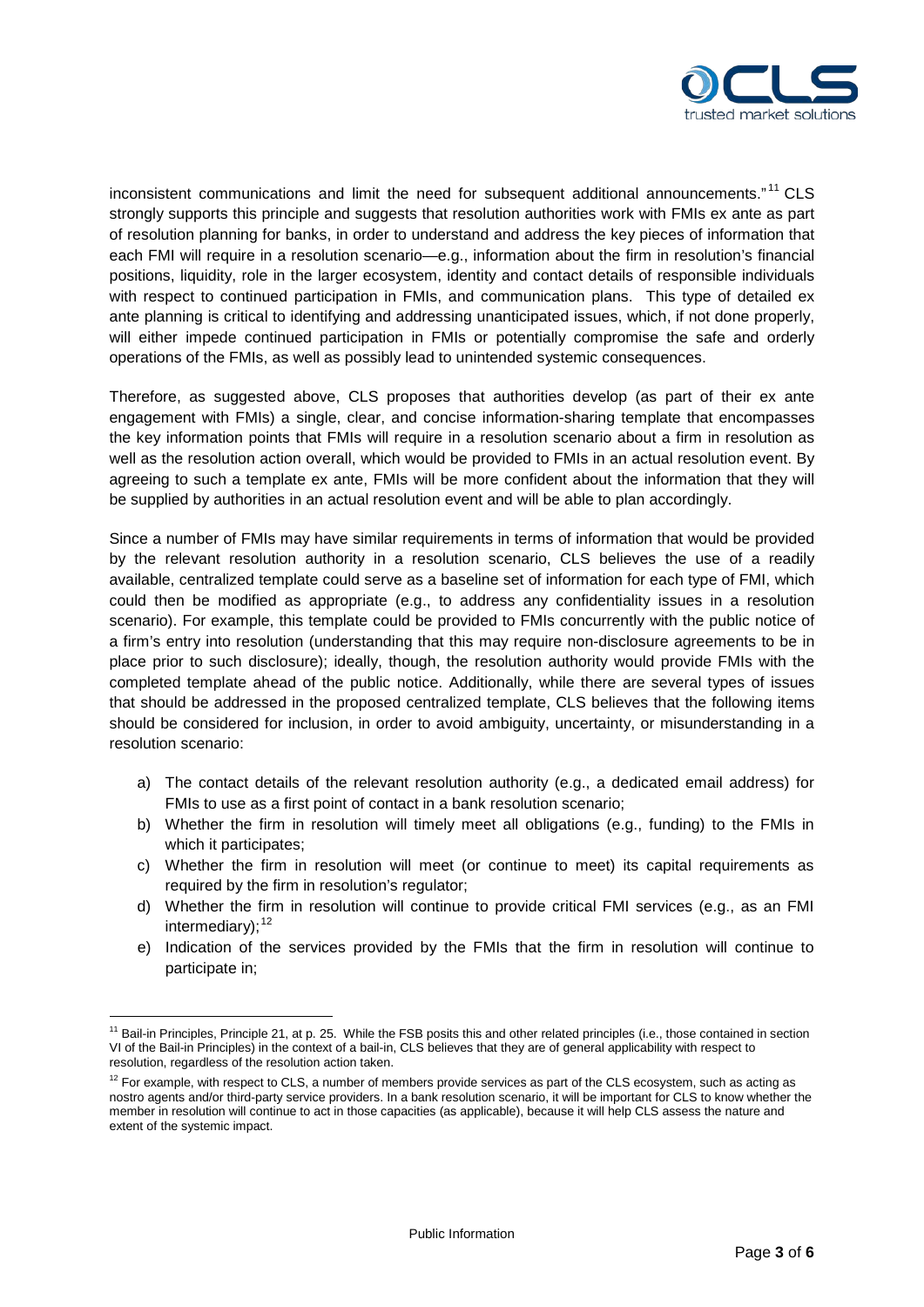

- f) Whether the firm in resolution will continue in its other roles within the FMIs' respective ecosystems:<sup>[13](#page-3-0)</sup>
- g) Whether there will be a transfer of the firm in resolution's memberships in FMIs to a different legal entity;
- h) Whether FMIs' rules and default arrangements will be enforceable;
- i) Whether there will be any issues with respect to the firm in resolution's operating capabilities (i.e., whether the firm in resolution will continue to meet operability requirements in order to participate in all of the FMIs in which it participates);<sup>[14](#page-3-1)</sup>
- j) Whether safeguards apply to FMIs with respect to resolution tools/powers (e.g., moratoria will not be applied with respect to FMIs; there will be no suspension of payments to FMIs; certain liabilities owed or owing to FMIs cannot/will not be bailed in);  $^{15}$  $^{15}$  $^{15}$  and
- k) Whether all legal requirements will be met under the applicable legal framework (e.g., enforceability of netting, finality of settlement).

Without such basic information, FMIs may not be able to continue to allow the firm in resolution to access their services and systems, as FMIs must observe relevant principles of the PFMI at all times, and therefore cannot (and should not) allow continued participation of a firm subject to resolution where continued participation would compromise the continued safe and orderly operations of the FMI. With the aforementioned template to disseminate important information in a time-sensitive resolution scenario, FMIs will be better enabled to make key decisions and take certain measures that will maximize the likelihood of the firm in resolution's continued access of critical FMI services, which in turn will benefit other members in the FMIs and other stakeholders and will facilitate the overall success of the resolution. In addition, by preparing these templates ex ante, the authorities will have additional time to address other important tasks during the resolution scenario.

## **2. Resolvability assessments – metrics/framework**

CLS agrees that public disclosures by authorities on banks' resolution planning and resolvability especially those disclosures that are firm-specific, such as resolvability assessments—would help bolster market discipline and firms' accountability, as well as further incentivize firms to remove barriers to resolvability. In this regard, CLS agrees that a firm's ability to maintain continued access to FMIs during resolution is a critical component to resolvability, and the FSB further provides in the Guidance, "Resolution authorities should consider the credibility and feasibility of plans for preserving access to critical FMI services in resolution as part of resolvability assessments." Accordingly, CLS proposes that resolution authorities publicly disclose the framework for conducting resolvability assessments, including the key metrics by which firms' resolution plans and capabilities will be

<span id="page-3-0"></span><sup>&</sup>lt;sup>13</sup> By way of example, in the CLS ecosystem, certain members have contractually agreed to act as liquidity providers in certain currencies if and when required (as determined under those arrangements). CLS will need to know whether the member in resolution could still be relied upon to act as a liquidity provider (if applicable) if so required.

<span id="page-3-1"></span> $14$  For example, it will be important for CLS to know as soon as possible whether there will be any changes to the firm in resolution's static data (e.g., Business Identifier Codes ("BICs")) and/or connectivity architecture, especially in a resolution scenario that will involve a transfer of membership in CLS. Any such changes will require advance planning and coordination, and depending on the situation (particularly the time constraints), it might not be possible to make such changes in time in order to allow continued participation in the CLS System.

<span id="page-3-2"></span><sup>&</sup>lt;sup>15</sup> See, e.g., section 1.2 of the Guidance, which provides in relevant part, "Adequate safeguards, with respect to a resolution regime of a jurisdiction other than that of the relevant provider of critical FMI services, should reflect international practice regarding appropriate creditor safeguards applicable to financial transactions generally as well as those that protect the continued safe and orderly operation of the provider of critical FMI services."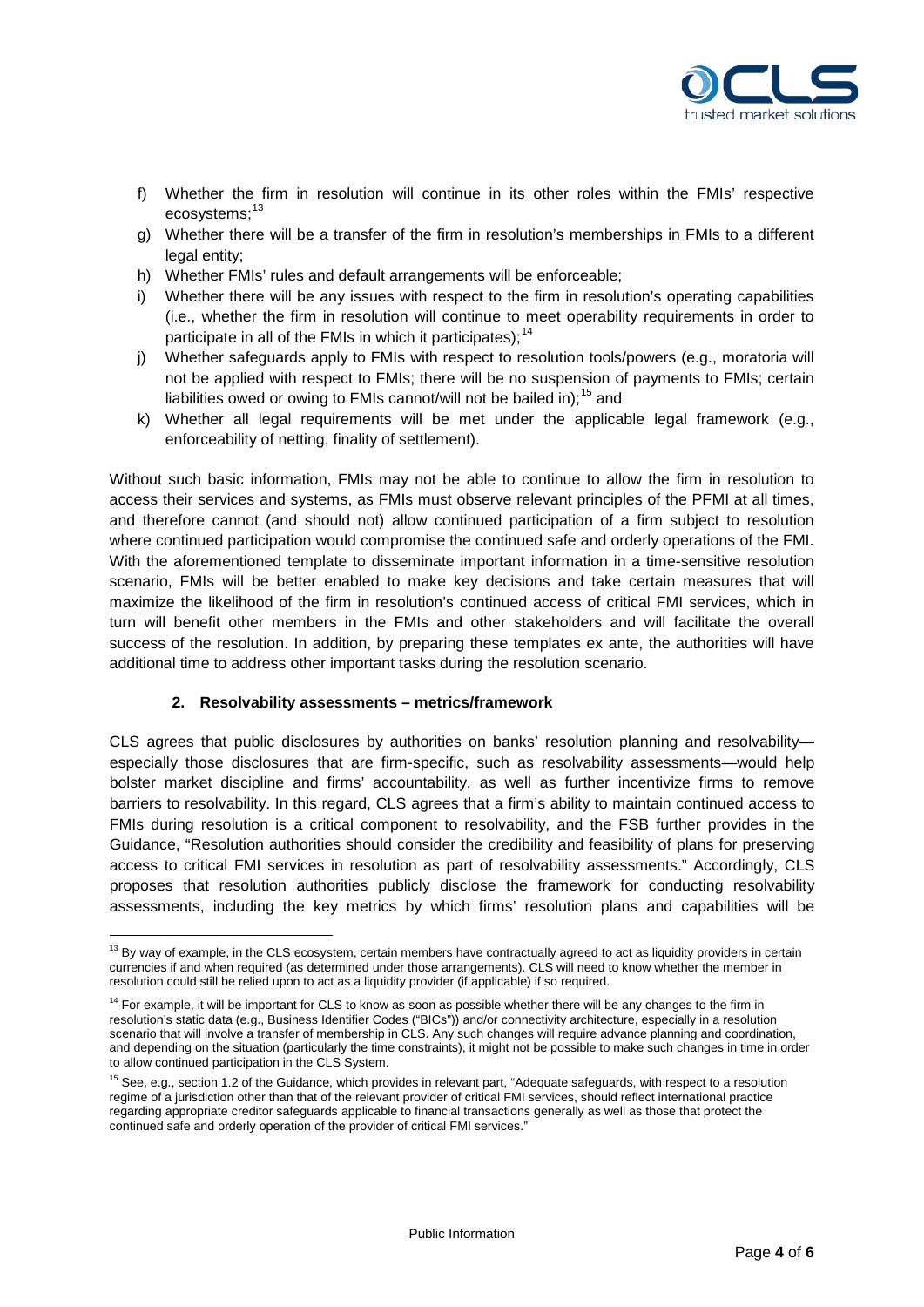

assessed.<sup>[16](#page-4-0)</sup> For example, it would be helpful for FMIs to know the aspects that resolution authorities regard as critical in determining whether a firm's plans for continuity of access to FMIs during resolution are credible and feasible. Greater transparency in this regard will help FMIs to better understand the criteria against which their members are being assessed and will enable FMIs to provide as much assistance as possible to remove barriers to resolvability.

In addition, CLS believes that it would be helpful if authorities indicated, as part of the public disclosure of their resolvability assessment frameworks, that they assess (as applicable) the services that firms provide as FMI intermediaries (such as nostro agents) and the resolution planning done to ensure firms' clients will have continued access to those critical FMI services during resolution, in light of the growing focus on addressing banks' roles as FMI intermediaries (particularly in the resolution context).<sup>[17](#page-4-1)</sup> Given that many banks (particularly G-SIBs) play key roles in the provision of critical FMI services, CLS believes it is important to account for these dependencies when assessing firms' resolvability, as these could be areas for additional disruption to the broader market if firms have not adequately prepared contingency plans and have not communicated with their respective clients in advance to ensure a shared understanding of the potential impact of those plans on clients.

## **3. Takeaways from resolution-related exercises and workshops**

CLS observes that various FMIs, banks, and authorities take part in different exercises and workshops that focus on resolution-related topics.<sup>[18](#page-4-2)</sup> Some are conducted on a local/regional basis, while others are conducted on a more global or cross-border basis. CLS suggests that the FSB consider encouraging FMIs, banks, and authorities to disclose (to the extent appropriate and feasible) to FMI members, other authorities, the general public, etc. the high-level, non-confidential takeaways (e.g., "lessons learned") from such exercises and workshops, as they may further assist relevant stakeholders in enhancing both their understanding of key issues and their measures to address those issues. Furthermore, CLS believes that over time, this type of disclosure could enable market participants (e.g., FMIs and FMI intermediaries) to develop and execute more realistic, finely tuned resolution-focused exercises, which could further bolster market participants' preparedness for a resolution scenario and could also help draw out any pertinent or unforeseen issues.

## **III. Firm-specific disclosures**

## **1. Resolvability assessments – firm-specific outcomes**

As noted in Section II.3 above, CLS strongly supports the public disclosure of resolvability assessment frameworks. As an important corollary, CLS believes it would be particularly beneficial if resolution

<span id="page-4-0"></span><sup>&</sup>lt;sup>16</sup> As the FSB notes on page 8 of the Consultative Document, the UK and the EU Banking Union are two examples of jurisdictions that are looking to move forward on this topic. The Bank of England and the Prudential Regulation Authority have already issued consultations on its Resolvability Assessment Framework package (which has now been officially established as of July 30, 2019), while the SRB is planning on issuing a consultation paper on resolvability components in due course.

<span id="page-4-1"></span> $17$  This is consistent with, e.g., section 1 of the Guidance.

<span id="page-4-2"></span><sup>&</sup>lt;sup>18</sup> See, e.g., the April 2019 coordination exercise on cross-border resolution planning, which involved senior officials representing various authorities, central banks, and finance ministries in the EU Banking Union, the U.S., and the UK. Federal Deposit Insurance Corporation ("FDIC"), Press release – "U.S., European Banking Union, and UK Officials Meet for Planned Coordination Exercise on Cross-Border Resolution Planning"[, https://www.fdic.gov/news/news/press/2019/pr19033.html.](https://www.fdic.gov/news/news/press/2019/pr19033.html)